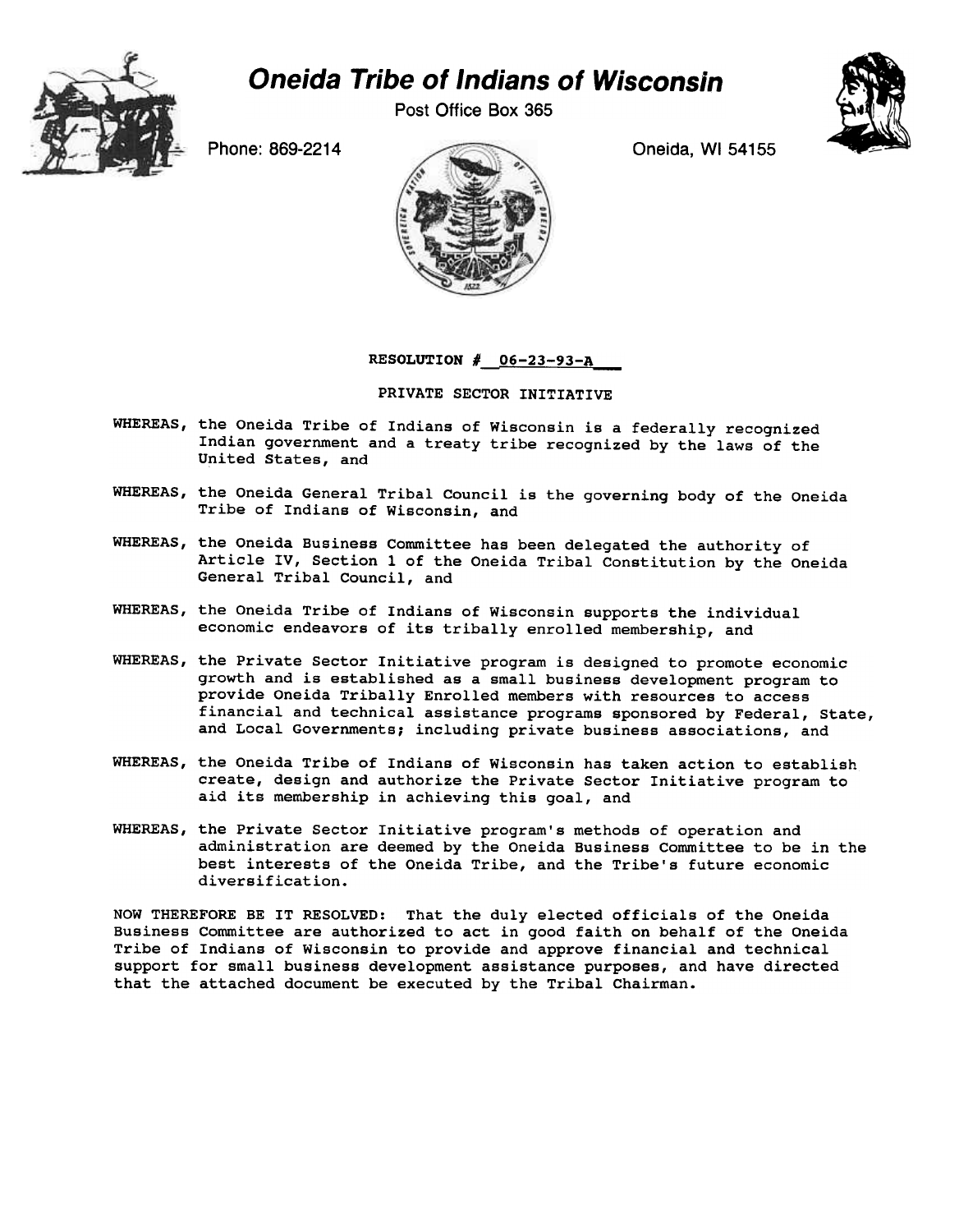## CERTIFICATION

I, the undersigned, as Secretary of the Oneida Business Committee, hereby certify that the Oneida Business Committee is composed of 9 members of whom 5 members constitute a quorum. 6 members were present at a meeting duly called, noticed and held on the 23RD day of JUNE, 1993; that the foregoing resolution was duly adopted at such meeting by a vote of 5 members for; 0 members against, and 0 members not voting; and that said resolution has not been rescinded or amended in any way.

rune w

Amelia Cornelius, Tribal Secretary Oneida Business Committee